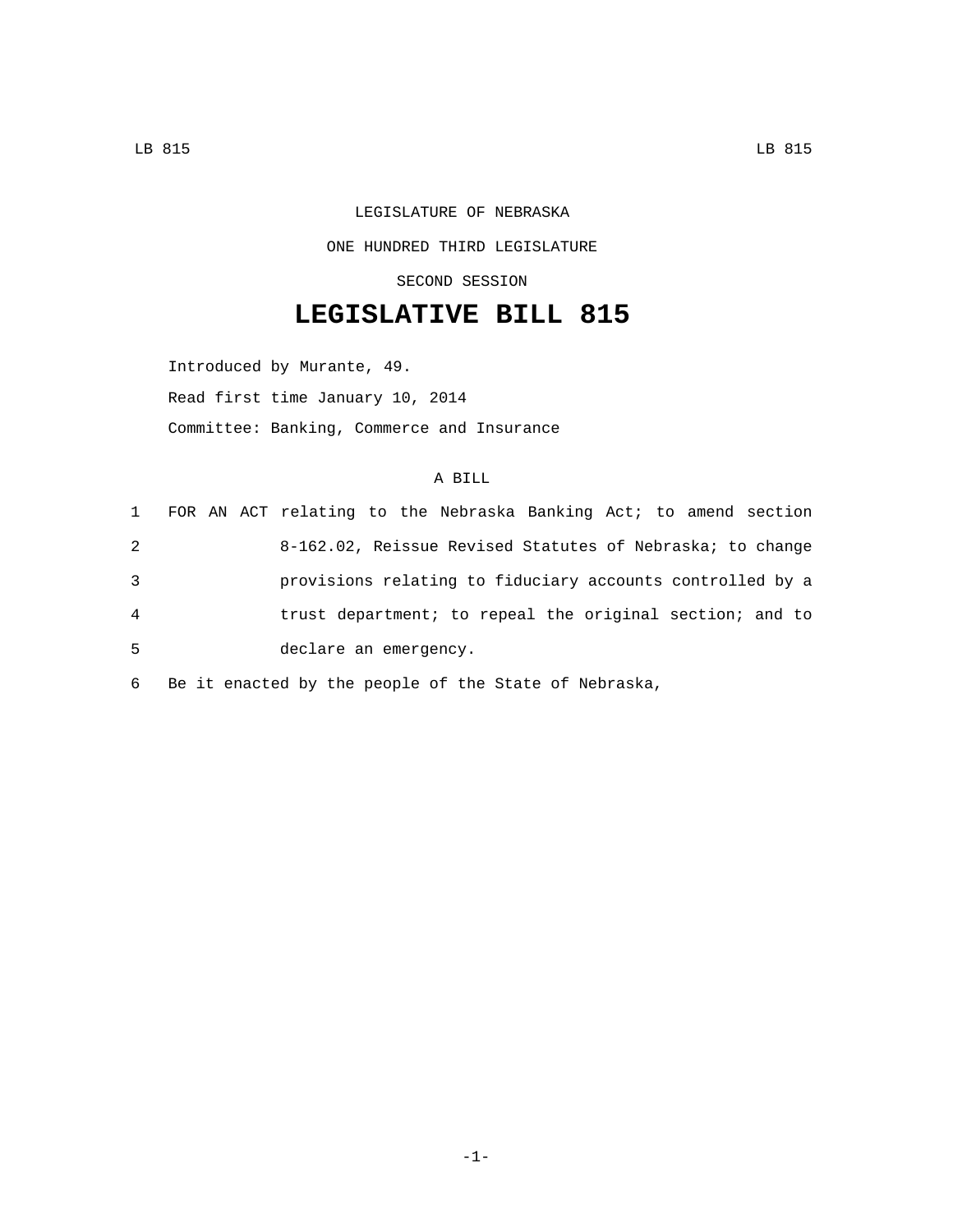Section 1. Section 8-162.02, Reissue Revised Statutes of

2 Nebraska, is amended to read:

 8-162.02 (1) A state-chartered bank may deposit or have on deposit funds of a fiduciary account controlled by the bank's trust department unless prohibited by applicable law.

 (2) To the extent that the funds are awaiting investment or distribution and are not insured or guaranteed by the Federal Deposit Insurance Corporation, a state-chartered bank shall set aside collateral as security under the control of appropriate fiduciary officers and bank employees. The bank shall place pledged assets of fiduciary accounts in the joint custody or control of not fewer than two of the fiduciary officers or employees of the bank designated for that purpose by the board of directors. The bank may maintain the investments of a fiduciary account off-premises if consistent with applicable law and if the bank maintains adequate safeguards and controls. The market value of the collateral shall at all times equal or exceed the amount of the uninsured or unguaranteed fiduciary funds 18 awaiting investment or distribution.

 (3) A state-chartered bank may satisfy the collateral requirements of this section with any of the following: (a) Direct obligations of the United States or other obligations fully guaranteed by the United States as to principal and interest; (b) readily marketable securities of the classes in which banks, trust companies, or other corporations exercising fiduciary powers are permitted to invest fiduciary funds under applicable state law; and

-2-